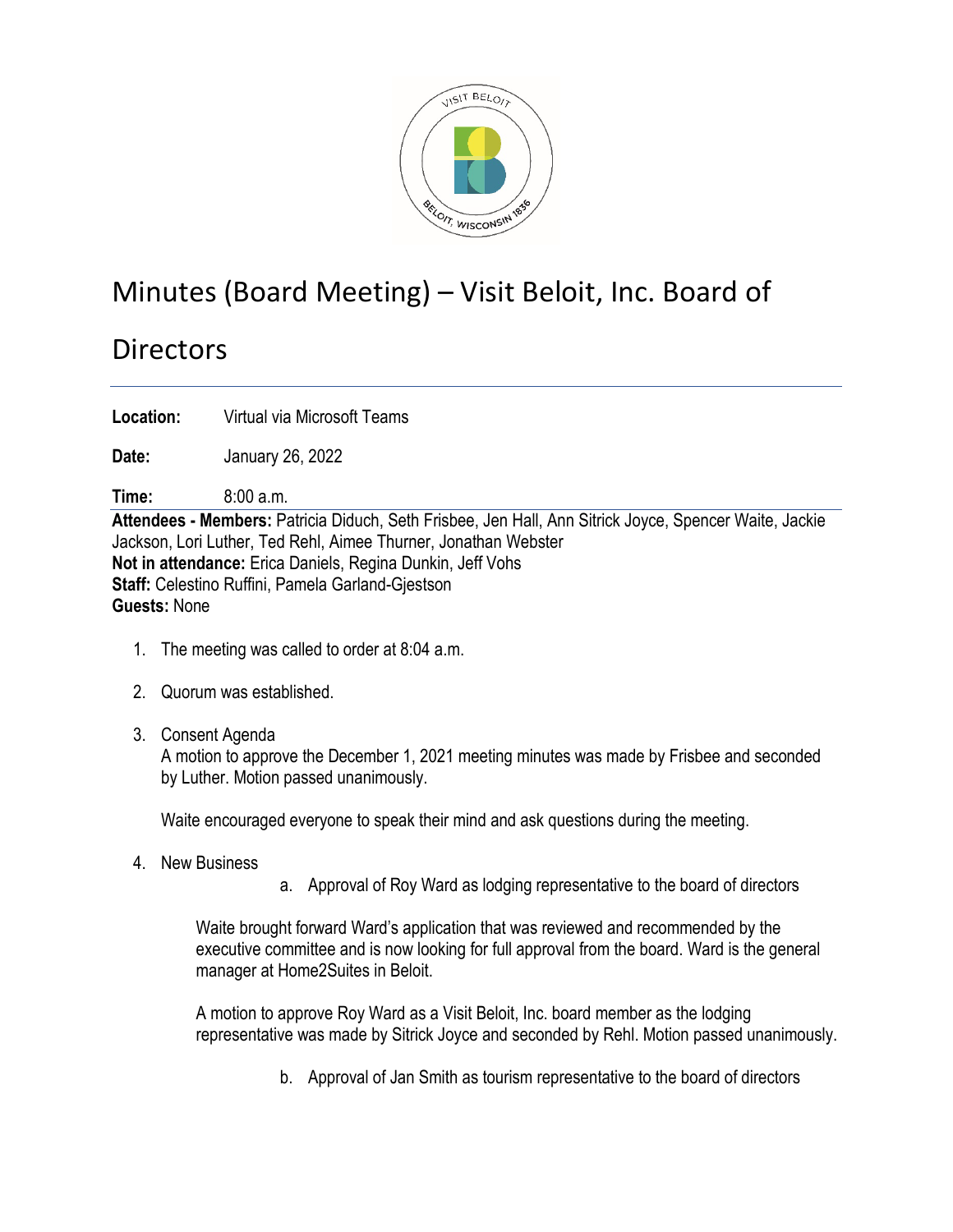Waite briefly went over Smith's application as reviewed by executive committee and brought forward to the full board for approval. She is the general manager of the Fairfield Inn & Suites in Beloit.

A motion to approve Jan Smith as a Visit Beloit, Inc. board member as the tourism representative was made by Sitrick Joyce and seconded by Diduch. Motion passed unanimously.

c. Nominations for board vice chair and secretary

Ruffini confirmed there were no current nominations on the floor via email. Ruffini suggested waiting to ask the new board members during their onboarding if either of them is interested in an officer position. One more request will be sent out to the full board after speaking with the new board members. The current executive committee may need to make some nominations. Waite suggested moving the action item to the March agenda.

Ruffini added that duties for secretary includes monthly executive meetings and review of minutes from the meetings that Pam Garland-Gjestson prepares. The executive committee acts as an additional layer of governance and sounding board for Ruffini. The only additional commitment for the vice chair officer is the monthly executive committee meeting.

d. Update on the grant applications for the Visit Beloit office complex

Ruffini spoke on the current grant applications he's been working on with the grant writer. Visit Beloit submitted a Tourism Capital Grant for approximately \$5.1 million to the state. We found out recently that a decision will be coming shortly after February 1. We are prepared to get a federal grant submitted once we find out about the state grant.

e. Update regarding partnership with the village of Clinton

Ruffini noted that the Village of Clinton recently joined the GBEDC. Ruffini met with the village administrator and had a very positive meeting about expanding Visit Beloit's service to their municipality. Ruffini presented a few ideas including a services agreement, as well as the adoption of a room tax ordinance. There is not a hard timeline, but they are very interested in forming a partnership with Visit Beloit. Hall asked if there is any lodging there and Ruffini said none now, but there is potential for development along the interstate.

f. Update regarding lodging data

Ruffini reviewed the draft year end numbers for 2021. While almost all data points are up, we still have a way to go to see our occupancy rates back to pre-pandemic levels. Ultimately, we ended the year with a string of consecutive months with record revenues. Due to Ruffini's conservative budgeting in 2021, room tax revenue received will be about \$200,000 more than budgeted. We've continued to see similar numbers so far this year and hope things will continue this positive track.